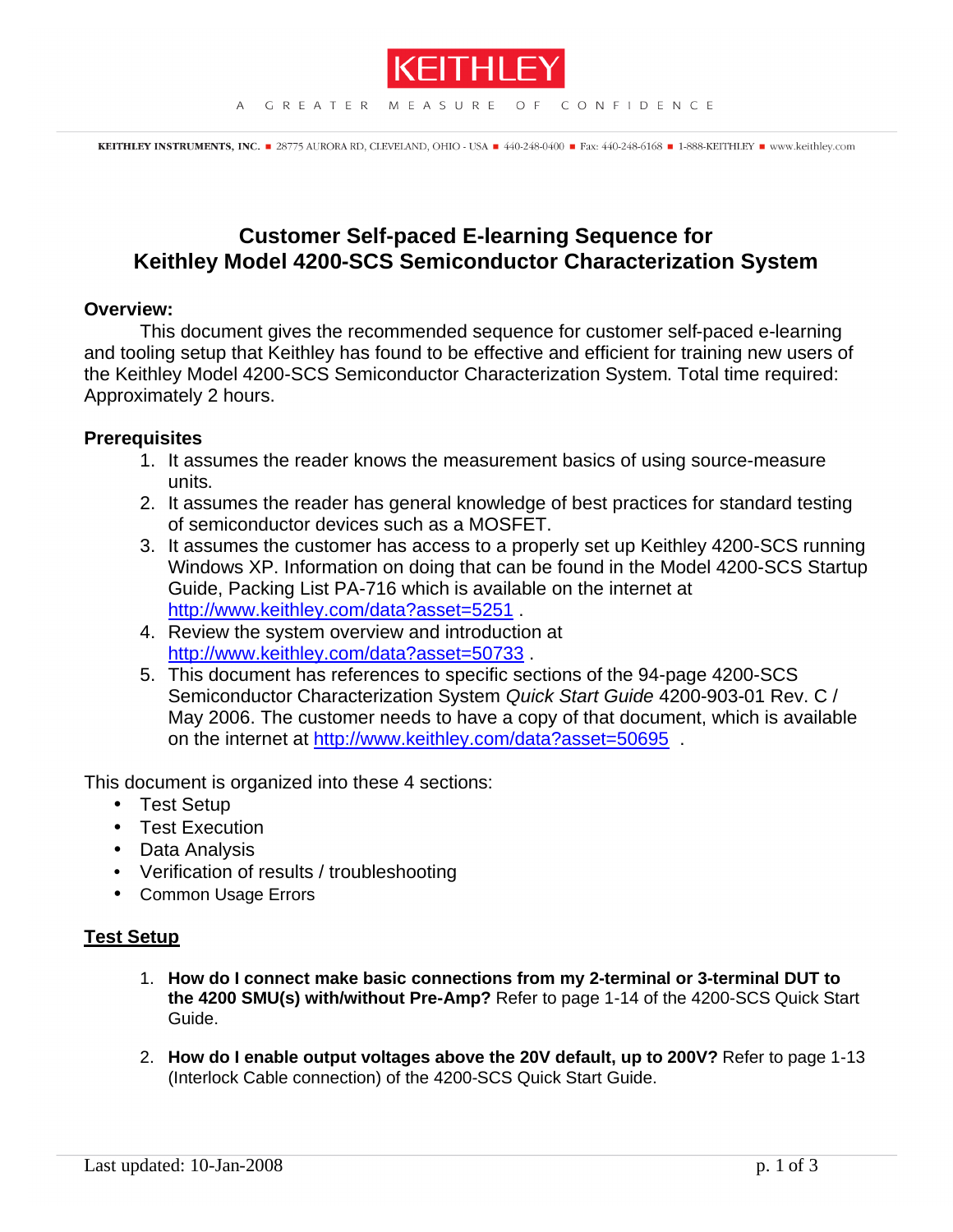

KEITHLEY INSTRUMENTS, INC. 28775 AURORA RD, CLEVELAND, OHIO - USA 440-248-0400 F Fax: 440-248-6168 1 1-888-KEITHLEY Www.keithley.com

- 3. **How do I create a new project?** Refer to page 2-6 to 2-10 of the 4200-SCS Quick Start Guide.
- 4. **How do I create multiple sites for the project?** Refer to page 2-30 of the 4200-SCS Quick Start Guide.
- 5. **How do I configure the Stress/Measure cycle using the 4200-SCS?** Refer to page 2-33 to 2-38 of the 4200-SCS Quick Start Guide.
- 6. **How do I configure a Forcing Function window for the device terminal(s)?** Refer to page 2-16 of the 4200-SCS Quick Start Guide.
- 7. **How do I configure an ITM (Interactive Test Module)?** Refer to page 2-11 to 2-12 of the 4200-SCS Quick Start Guide.
- 8. **How do I create a user module / user library?** Refer to page 2-24 to 28 of the 4200-SCS Quick Start Guide.
- 9. **How do I connect external instruments to the 4200?** Refer to page 1-13 of the 4200-SCS Quick Start Guide.
- 10. **How do I configure the 4200-SCS after adding external instruments?** Refer to page 1- 19, 1-20 of the 4200-SCS Quick Start Guide.
- 11. **What are the differences between an ITM (Interactive Test Module) and an UTM (User Test Module)?** Refer to page 2-5 of the 4200-SCS Quick Start Guide.

#### **Test Execution**

- 12. **How do I execute an entire project?** Refer to page 2-30, 2-31 of the 4200-SCS Quick Start Guide.
- 13. **How do I execute a test in the project?** Refer to page 2-28, 2-29 of the 4200-SCS Quick Start Guide.
- 14. **How do I append test data(s) without clearing the previous test data?** Refer to page 2- 30 of the 4200-SCS Quick Start Guide.

### **Data Analysis**

15. **How do I view the test results?** Refer to page 3-3, 3-4 of the 4200-SCS Quick Start Guide.